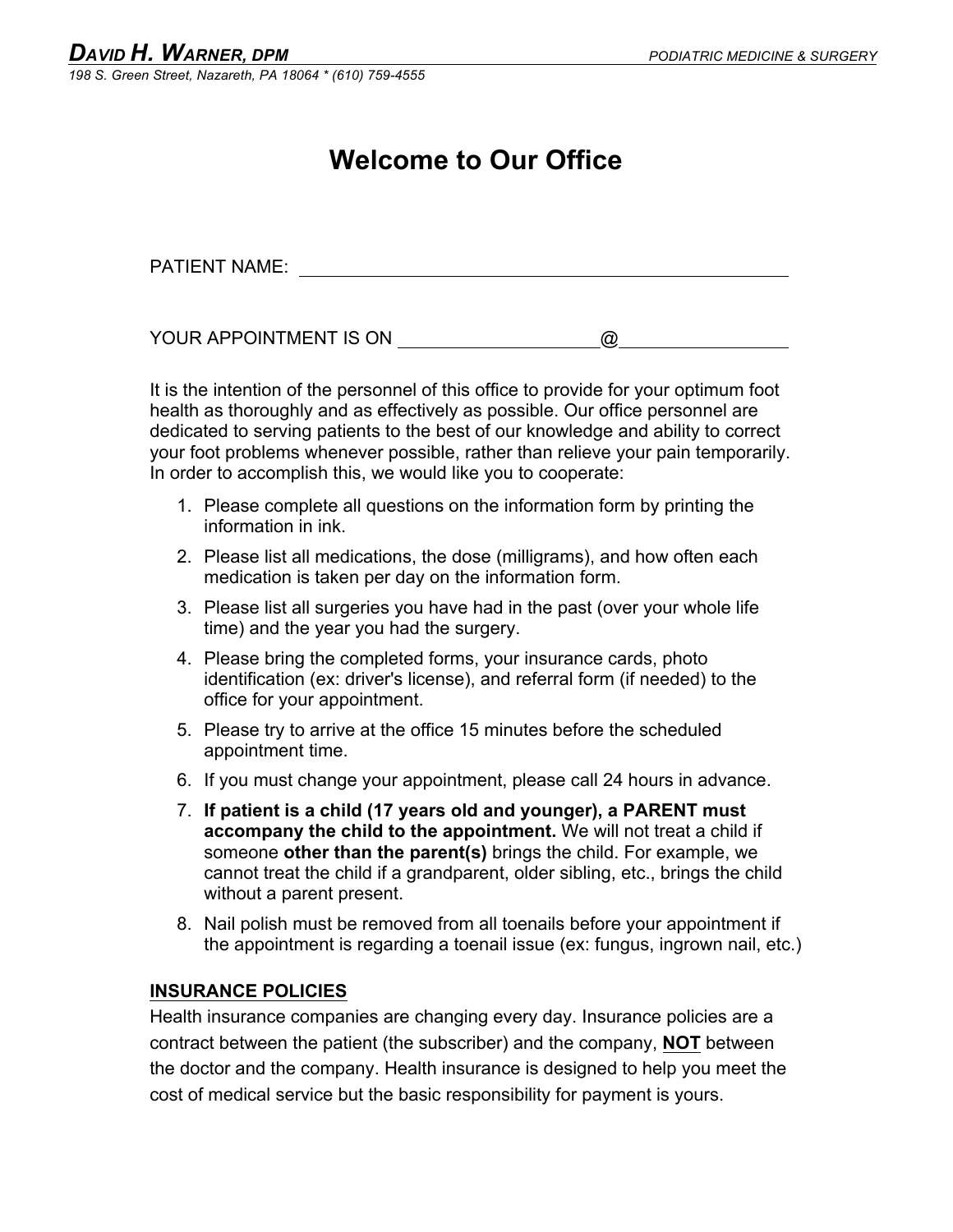*198 S. Green Street, Nazareth, PA 18064 \* (610) 759-4555*

|                                                                                                                                                                                                                                | Date of appointment <b>contract</b>                                                                                                                                                                                                  |  |  |  |
|--------------------------------------------------------------------------------------------------------------------------------------------------------------------------------------------------------------------------------|--------------------------------------------------------------------------------------------------------------------------------------------------------------------------------------------------------------------------------------|--|--|--|
| <b>PATIENT INFO</b>                                                                                                                                                                                                            |                                                                                                                                                                                                                                      |  |  |  |
| ** We need to photocopy your driver's license for identification purposes.                                                                                                                                                     |                                                                                                                                                                                                                                      |  |  |  |
|                                                                                                                                                                                                                                |                                                                                                                                                                                                                                      |  |  |  |
|                                                                                                                                                                                                                                |                                                                                                                                                                                                                                      |  |  |  |
| Phone - Home ( ) Cell ( ) Cell ( ) Email Constant Constant Constant Constant Constant Constant Constant Constant Constant Constant Constant Constant Constant Constant Constant Constant Constant Constant Constant Constant C |                                                                                                                                                                                                                                      |  |  |  |
|                                                                                                                                                                                                                                |                                                                                                                                                                                                                                      |  |  |  |
| Gender $\Box$ Male $\Box$ Female Social Security # ____________________ Marital Status $\Box$ Single $\Box$ Married $\Box$ Widowed $\Box$ Divorced                                                                             |                                                                                                                                                                                                                                      |  |  |  |
|                                                                                                                                                                                                                                |                                                                                                                                                                                                                                      |  |  |  |
|                                                                                                                                                                                                                                |                                                                                                                                                                                                                                      |  |  |  |
|                                                                                                                                                                                                                                |                                                                                                                                                                                                                                      |  |  |  |
|                                                                                                                                                                                                                                |                                                                                                                                                                                                                                      |  |  |  |
|                                                                                                                                                                                                                                |                                                                                                                                                                                                                                      |  |  |  |
|                                                                                                                                                                                                                                |                                                                                                                                                                                                                                      |  |  |  |
|                                                                                                                                                                                                                                |                                                                                                                                                                                                                                      |  |  |  |
|                                                                                                                                                                                                                                |                                                                                                                                                                                                                                      |  |  |  |
| <b>SPOUSAL INFO / PARENTAL INFO FOR MINOR</b>                                                                                                                                                                                  |                                                                                                                                                                                                                                      |  |  |  |
|                                                                                                                                                                                                                                | ** If patient is a minor, both parents' information in full                                                                                                                                                                          |  |  |  |
|                                                                                                                                                                                                                                |                                                                                                                                                                                                                                      |  |  |  |
|                                                                                                                                                                                                                                |                                                                                                                                                                                                                                      |  |  |  |
|                                                                                                                                                                                                                                |                                                                                                                                                                                                                                      |  |  |  |
| <b>INSURANCE INFO</b>                                                                                                                                                                                                          |                                                                                                                                                                                                                                      |  |  |  |
| ** We will photocopy your insurance cards                                                                                                                                                                                      |                                                                                                                                                                                                                                      |  |  |  |
|                                                                                                                                                                                                                                |                                                                                                                                                                                                                                      |  |  |  |
| <b>PRIMARY INSURANCE</b>                                                                                                                                                                                                       | <b>SECONDARY INSURANCE</b>                                                                                                                                                                                                           |  |  |  |
| Insurance Co <b>Insurance</b> Co <b>I</b>                                                                                                                                                                                      |                                                                                                                                                                                                                                      |  |  |  |
| Subscriber's Name                                                                                                                                                                                                              | Subscriber's Name                                                                                                                                                                                                                    |  |  |  |
|                                                                                                                                                                                                                                |                                                                                                                                                                                                                                      |  |  |  |
|                                                                                                                                                                                                                                | Subscriber's Address <b>Manual Accord Contract Contract Contract Contract Contract Contract Contract Contract Contract Contract Contract Contract Contract Contract Contract Contract Contract Contract Contract Contract Contra</b> |  |  |  |
| Subscriber's Social Security # ____________________                                                                                                                                                                            |                                                                                                                                                                                                                                      |  |  |  |
|                                                                                                                                                                                                                                |                                                                                                                                                                                                                                      |  |  |  |
|                                                                                                                                                                                                                                | Relationship to Patient <b>contain the Contract of August</b>                                                                                                                                                                        |  |  |  |
|                                                                                                                                                                                                                                |                                                                                                                                                                                                                                      |  |  |  |
|                                                                                                                                                                                                                                |                                                                                                                                                                                                                                      |  |  |  |
| PERSON RESPONSIBLE FOR PAYING THE BILL                                                                                                                                                                                         |                                                                                                                                                                                                                                      |  |  |  |
| Name of Person Responsible for Paying Bill (If same as patient, write "same") [18] Name of Person Responsible for Paying Bill (If same as patient, write "same")                                                               |                                                                                                                                                                                                                                      |  |  |  |
|                                                                                                                                                                                                                                |                                                                                                                                                                                                                                      |  |  |  |
|                                                                                                                                                                                                                                | DOB of Responsible Party________________________                                                                                                                                                                                     |  |  |  |

**Relationship to patient: SS# of Responsible Party**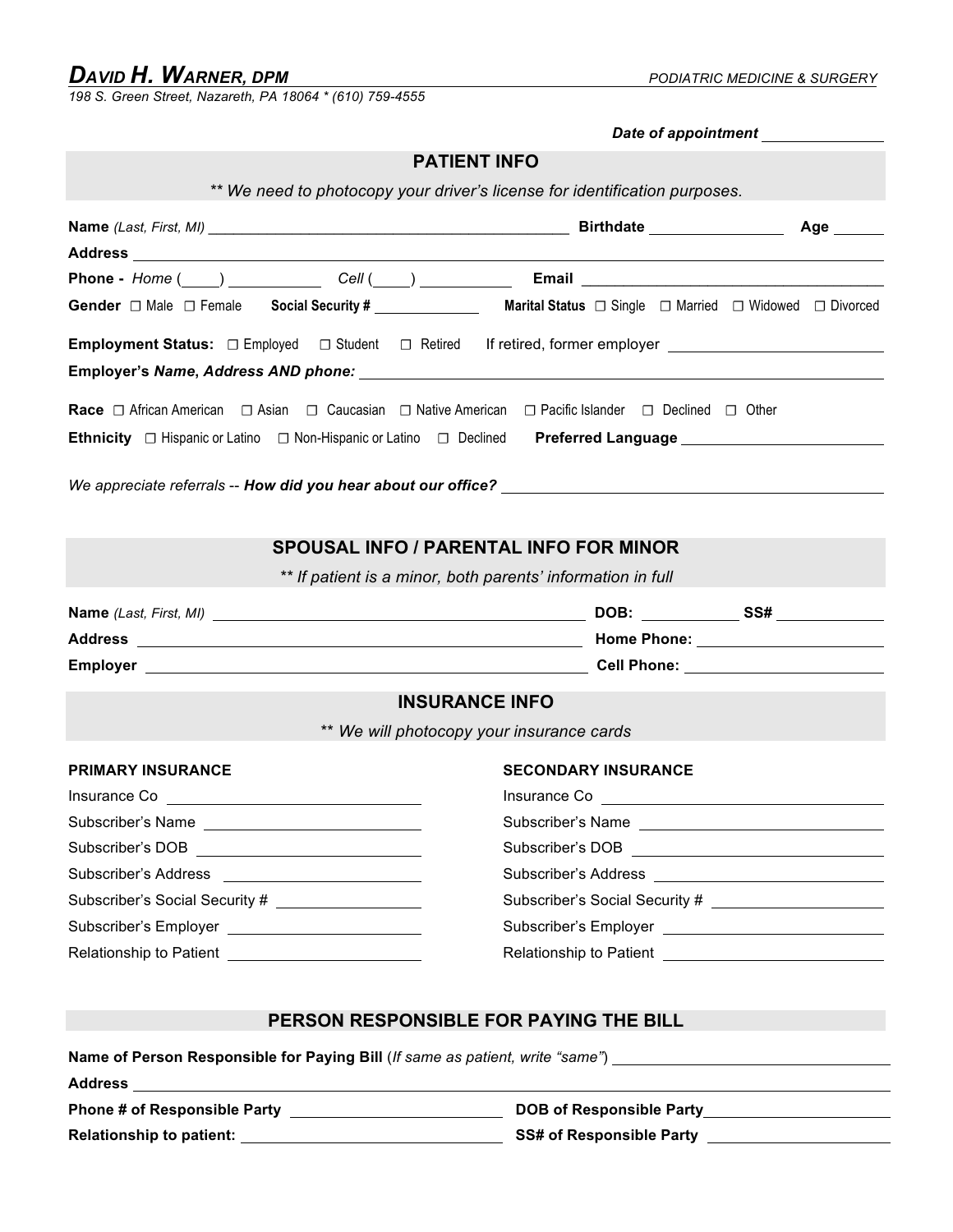*198 S. Green Street, Nazareth, PA 18064 \* (610) 759-4555*

| <b>REASON FOR VISIT</b>                                                                                                                                                    |                                                                                                                                                                                                                                                    |  |  |  |  |  |
|----------------------------------------------------------------------------------------------------------------------------------------------------------------------------|----------------------------------------------------------------------------------------------------------------------------------------------------------------------------------------------------------------------------------------------------|--|--|--|--|--|
|                                                                                                                                                                            |                                                                                                                                                                                                                                                    |  |  |  |  |  |
|                                                                                                                                                                            | 2) Have you previously been treated by a podiatrist? ______ If yes, by whom AND when?                                                                                                                                                              |  |  |  |  |  |
| <b>ALLERGIES TO MEDICATION</b>                                                                                                                                             |                                                                                                                                                                                                                                                    |  |  |  |  |  |
|                                                                                                                                                                            | Please LIST allergies to any medications, Novocain, adhesive tape, etc.                                                                                                                                                                            |  |  |  |  |  |
|                                                                                                                                                                            | <b>SURGICAL HISTORY</b>                                                                                                                                                                                                                            |  |  |  |  |  |
|                                                                                                                                                                            | Please list ALL previous surgeries and DATES OF SURGERY.                                                                                                                                                                                           |  |  |  |  |  |
|                                                                                                                                                                            |                                                                                                                                                                                                                                                    |  |  |  |  |  |
|                                                                                                                                                                            |                                                                                                                                                                                                                                                    |  |  |  |  |  |
|                                                                                                                                                                            |                                                                                                                                                                                                                                                    |  |  |  |  |  |
|                                                                                                                                                                            | <b>FAMILY HISTORY</b>                                                                                                                                                                                                                              |  |  |  |  |  |
| 1) Are your parents living? Mother: $\Box$ Yes $\Box$ No Father: $\Box$ Yes $\Box$ No<br>Mother's medical conditions or cause of death ___________________________________ |                                                                                                                                                                                                                                                    |  |  |  |  |  |
|                                                                                                                                                                            | Father's medical conditions or cause of death ___________________________________                                                                                                                                                                  |  |  |  |  |  |
|                                                                                                                                                                            |                                                                                                                                                                                                                                                    |  |  |  |  |  |
| 2) Does any family member have foot problems including bunions, hammertoes, flat feet, diabetes, etc.?                                                                     |                                                                                                                                                                                                                                                    |  |  |  |  |  |
| $\Box$ Yes<br>$\Box$ No                                                                                                                                                    |                                                                                                                                                                                                                                                    |  |  |  |  |  |
|                                                                                                                                                                            |                                                                                                                                                                                                                                                    |  |  |  |  |  |
|                                                                                                                                                                            | <b>SOCIAL HISTORY</b>                                                                                                                                                                                                                              |  |  |  |  |  |
| 1) Do you smoke? $\Box$ Never $\Box$ Currently<br>$\Box$ Past                                                                                                              | # of Years<br>Packs per day <b>the contract of the contract of the contract of the contract of the contract of the contract of the contract of the contract of the contract of the contract of the contract of the contract of the contract of</b> |  |  |  |  |  |
| 2) Alcohol Use?<br>$\Box$ Never $\Box$ Currently<br>$\Box$ Past                                                                                                            |                                                                                                                                                                                                                                                    |  |  |  |  |  |
| 3) Recreational Drug Use?<br>$\Box$ Yes<br>$\Box$ No                                                                                                                       | $\Box$ Refused                                                                                                                                                                                                                                     |  |  |  |  |  |
| <b>FAMILY PHYSICIAN / PHARMACY / LAB INFO</b>                                                                                                                              |                                                                                                                                                                                                                                                    |  |  |  |  |  |
|                                                                                                                                                                            | <b>Family Physician's Phone</b>                                                                                                                                                                                                                    |  |  |  |  |  |
|                                                                                                                                                                            |                                                                                                                                                                                                                                                    |  |  |  |  |  |
|                                                                                                                                                                            |                                                                                                                                                                                                                                                    |  |  |  |  |  |
|                                                                                                                                                                            | Name and phone number of the PHARMACY you use <b>Name and You Allow the Senate Act Act Act Act Act Act Act Act Act A</b>                                                                                                                           |  |  |  |  |  |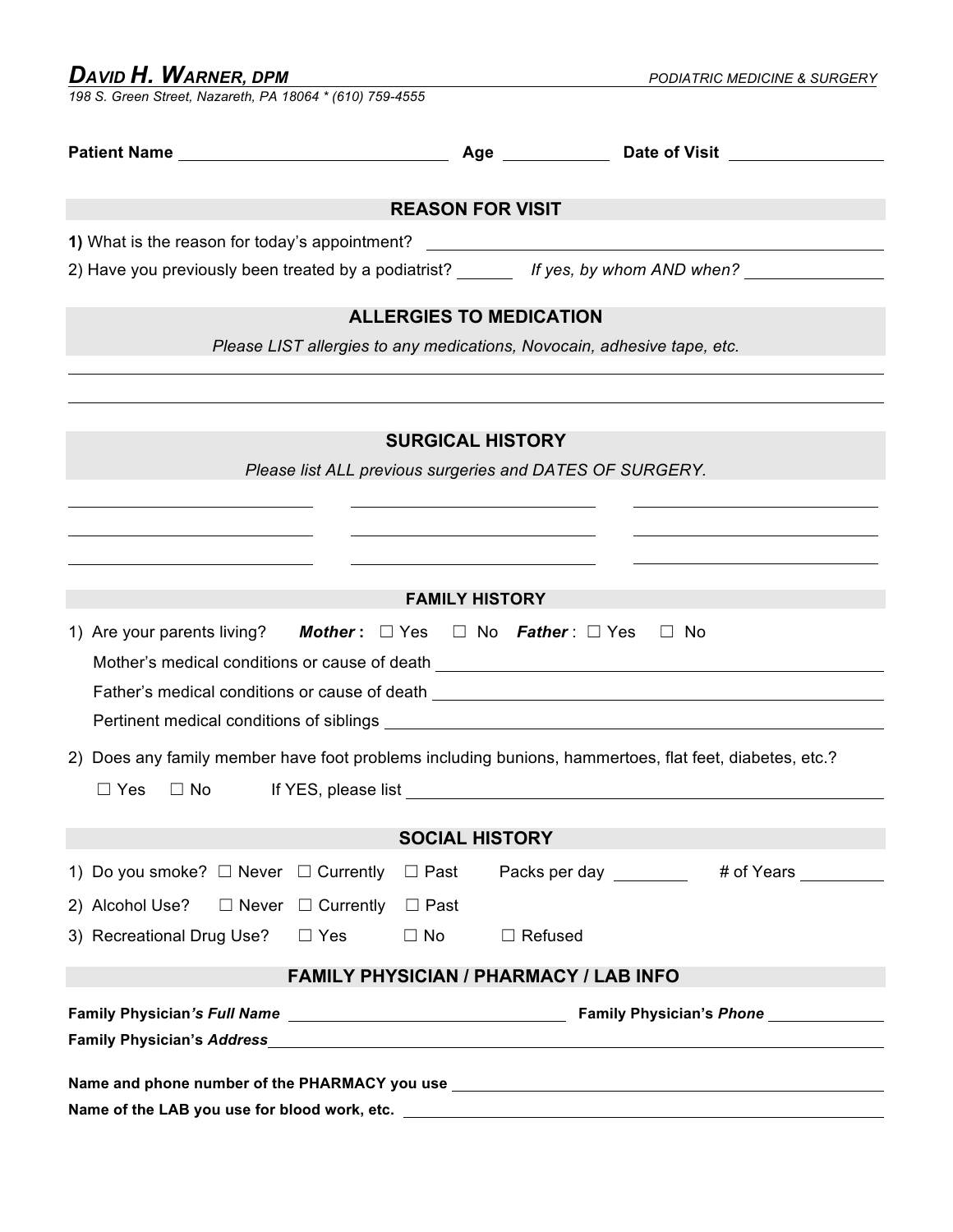*198 S. Green Street, Nazareth, PA 18064 \* (610) 759-4555*

| Patient Name                         | Age $\qquad$                                                              | Date of Visit <b>Example 20</b> |  |  |  |  |  |
|--------------------------------------|---------------------------------------------------------------------------|---------------------------------|--|--|--|--|--|
| <b>MEDICAL CONDITIONS</b>            |                                                                           |                                 |  |  |  |  |  |
|                                      | Please mark all medical conditions you have ever had, now or in the past. |                                 |  |  |  |  |  |
| <b>CARDIOVASCULAR</b>                | <b>ENDOCRINE</b>                                                          | <b>BLOOD</b>                    |  |  |  |  |  |
| <b>High Blood Pressure</b><br>$\Box$ | $\Box$ Diabetes                                                           | $\Box$ Anemia                   |  |  |  |  |  |
| □ High cholesterol                   | $\Box$ Low blood sugar                                                    | □ Bleeding problems             |  |  |  |  |  |
| $\Box$ Heart murmur                  | $\Box$ Hypothyroid                                                        | $\Box$ Clotting difficulty      |  |  |  |  |  |
| $\Box$ Heart disease                 | $\Box$ Hyperthyroid                                                       | $\Box$ Bruise easily            |  |  |  |  |  |
| $\Box$ Heart attack                  | □ Liver disease                                                           |                                 |  |  |  |  |  |
| $\Box$ Heart failure                 | $\Box$ Cold feet                                                          | <b>HEENT</b>                    |  |  |  |  |  |
| $\Box$ Bypass surgery                | D Other _______________                                                   |                                 |  |  |  |  |  |
| D Pacemaker                          |                                                                           | $\Box$ Sinus problems           |  |  |  |  |  |
| $\Box$ Artificial valve              | <b>URINARY</b>                                                            | □ Seasonal allergies            |  |  |  |  |  |
| $\Box$ Chest pain                    |                                                                           | $\Box$ Cataracts                |  |  |  |  |  |
| $\Box$ Swelling of ankles            | $\Box$ Kidney disease                                                     | □ Glaucoma                      |  |  |  |  |  |
| $\Box$ Cramping in legs              | $\Box$ Kidney stones                                                      |                                 |  |  |  |  |  |
| $\Box$ Poor circulation              | Dialysis                                                                  | <b>OTHER</b>                    |  |  |  |  |  |
| $\Box$ Phlebitis                     | $\Box$ Burning                                                            |                                 |  |  |  |  |  |
|                                      |                                                                           | $\Box$ AIDS                     |  |  |  |  |  |
| <b>RESPIRATORY</b>                   | <b>MUSCULOSKELETAL</b>                                                    | $\Box$ Cancer                   |  |  |  |  |  |
|                                      |                                                                           | $\Box$ Rheumatic fever          |  |  |  |  |  |
| $\Box$ Asthma                        | $\Box$ Arthritis                                                          | $\Box$ Scarlet fever            |  |  |  |  |  |
| $\Box$ Emphysema                     | $\Box$ Gout                                                               |                                 |  |  |  |  |  |
| $\Box$ Chronic cough                 | $\Box$ Hip/knee replaced                                                  | D Other _______________         |  |  |  |  |  |
| Tuberculosis<br>П.                   | $\Box$ Back pain                                                          |                                 |  |  |  |  |  |
|                                      | $\Box$ Osteoporosis                                                       |                                 |  |  |  |  |  |
| <b>NERVOUS</b>                       | □ Weakness                                                                | <b>WORK HISTORY</b>             |  |  |  |  |  |
|                                      | $\Box$ Cramping                                                           |                                 |  |  |  |  |  |
| Diabetic Neuropathy                  |                                                                           | $\Box$ Walk a lot               |  |  |  |  |  |
| □ Stroke                             | <b>PSYCHIATRIC</b>                                                        | $\Box$ Stand on feet all day    |  |  |  |  |  |
| Headaches                            |                                                                           | $\Box$ Type of flooring         |  |  |  |  |  |
| $\Box$<br>Epilepsy/convulsions       | $\Box$ Anxiety                                                            |                                 |  |  |  |  |  |

- □ Paralysis □ Numbness/tingling
- ! Burning
- □ Fainting/dizziness

### **DIGESTIVE**

- $\Box$  Hepatitis
- **I** Jaundice
- □ Stomach ulcers
- □ Gastro-Reflux disease
- □ Anxiety
- □ Depression
- □ Bipolar
- □ Schizophrenia

### **SKIN**

- □ Rash / hives
- □ Ulcer / open wound
- □ Blisters
- Dry / scaly
- □ Change in color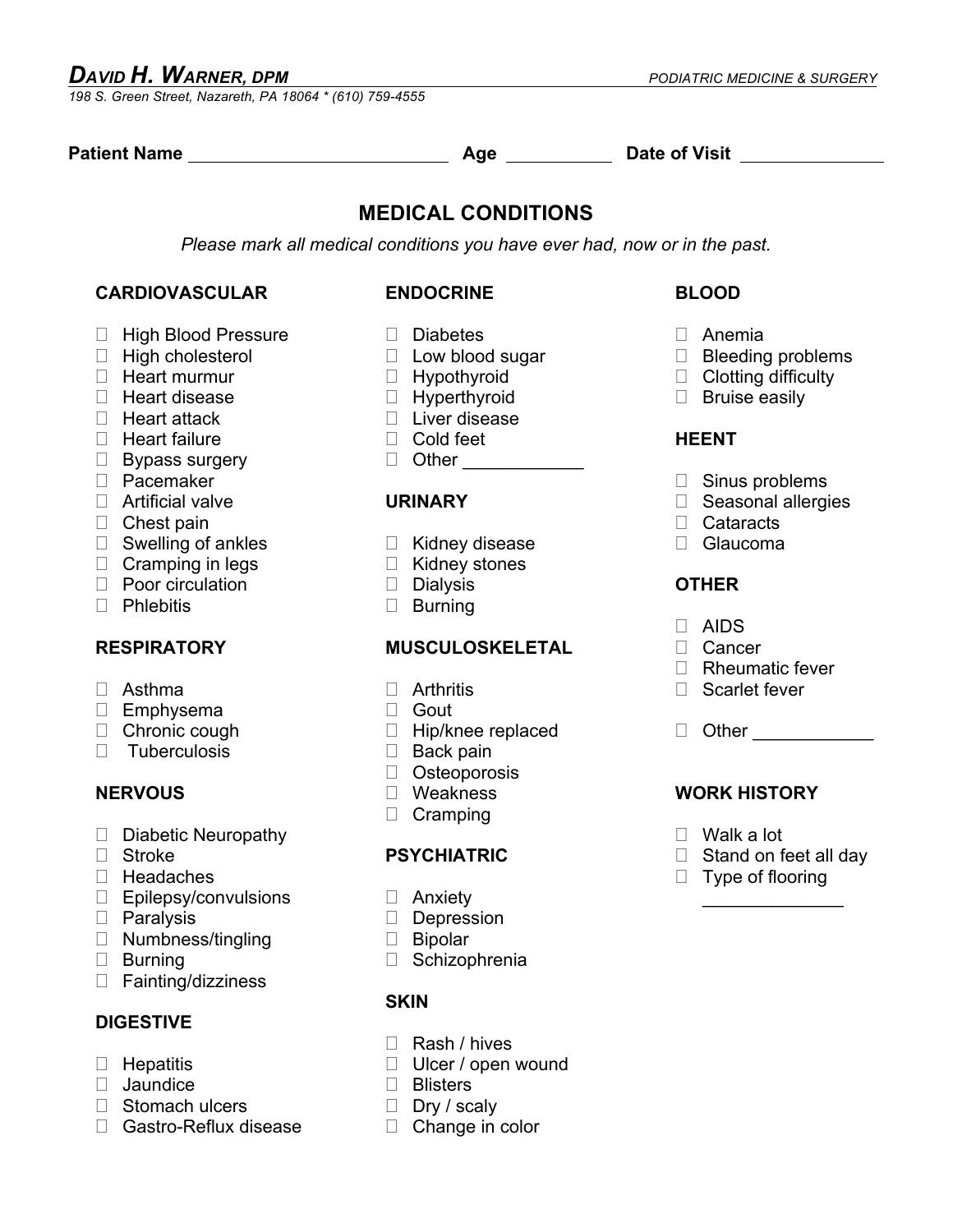*198 S. Green Street, Nazareth, PA 18064 \* (610) 759-4555*

**Patient Name Age Date of Visit** 

**Instructions:** Please tell us about all the medications and supplements you take and the reason you take them. This information gives Dr. Warner a complete picture of your health. Additionally, all of your doctors are now required by the Affordable Care Act to maintain a complete and up-to-date list of your medications in their computer health care system.

### **PRESCRIPTION AND OVER-THE-COUNTER MEDICATIONS**

| What is the medication name & strength? |        | How do you take it? |                      | Why do you take it?      |  |
|-----------------------------------------|--------|---------------------|----------------------|--------------------------|--|
| <b>Medication Name</b>                  | Dosage | # of Caps           | <b>Times</b><br>/Day | <b>Condition Treated</b> |  |
|                                         |        |                     |                      |                          |  |
|                                         |        |                     |                      |                          |  |
|                                         |        |                     |                      |                          |  |
|                                         |        |                     |                      |                          |  |
|                                         |        |                     |                      |                          |  |
|                                         |        |                     |                      |                          |  |
|                                         |        |                     |                      |                          |  |
|                                         |        |                     |                      |                          |  |
|                                         |        |                     |                      |                          |  |
|                                         |        |                     |                      |                          |  |
|                                         |        |                     |                      |                          |  |

### **VITAMINS AND SUPPLEMENTS**

| What is the medication name & strength? |        | How do you take it? |               | Why do you take it?      |  |
|-----------------------------------------|--------|---------------------|---------------|--------------------------|--|
| <b>Medication Name</b>                  | Dosage | # of Caps           | Times<br>/Day | <b>Condition Treated</b> |  |
|                                         |        |                     |               |                          |  |
|                                         |        |                     |               |                          |  |
|                                         |        |                     |               |                          |  |
|                                         |        |                     |               |                          |  |
|                                         |        |                     |               |                          |  |
|                                         |        |                     |               |                          |  |
|                                         |        |                     |               |                          |  |
|                                         |        |                     |               |                          |  |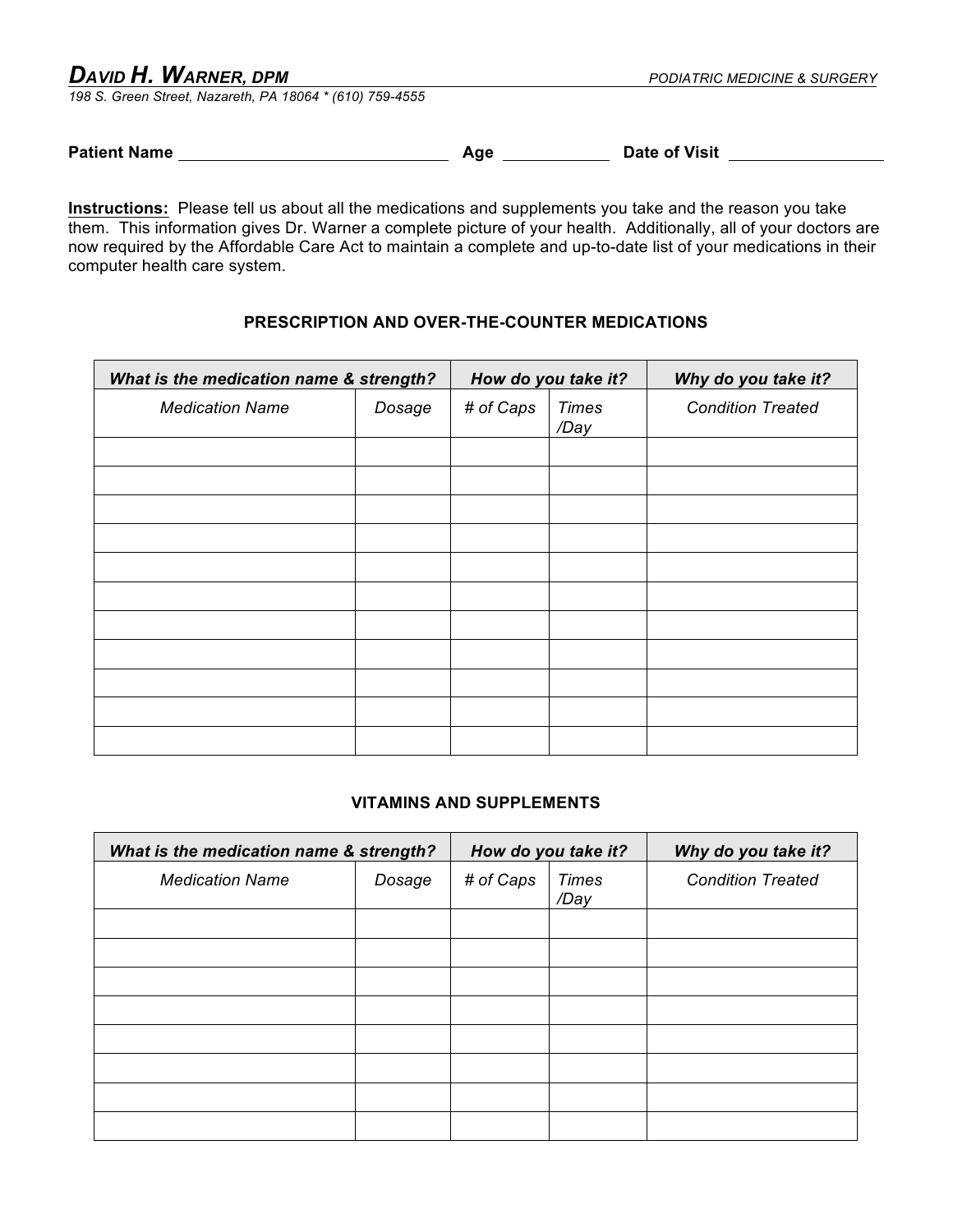### **FINANCIAL CONTRACT / SIGNATURE ON FILE**

### **Please read and sign below.**

I understand that it is my responsibility to check with my insurance company as to whether a service is covered or not. By Dr. Warner and/or the office staff stating that a service should be covered does not mean the insurance claim will be paid. Payment from the insurance company is dependent upon the terms of the patient's insurance policy, which may have provisions for deductible and co-insurance amounts.

Dr. Warner and his staff are not responsible for your insurance coverage and verifying that we are in your insurance network. If you have any doubts about your coverage, contact your insurance.

I understand that I am responsible for obtaining any necessary insurance referral from my primary care physician that is required by my insurance company. (The PCP's insurance referral may be a written form or verbal authorization number.)

Insurance policies are a contract between the patient (the subscriber) and the insurance company. I understand that if my insurance does not pay, I am responsible for payment of the bill.

I authorize release of information to all my Insurance Companies.

I authorize use of this form on all my insurance submissions.

I understand that I am responsible for my bill.

I authorize my doctor to act as my agent in helping me obtain payment from my Insurance Companies.

I authorize payment directly to my doctor.

I permit a copy of this authorization to be used in place of the original.

| <b>Patient's Name</b> ( <i>Please Print</i> ) <b>Example 2</b> and 2 and 2 and 2 and 2 and 2 and 2 and 2 and 2 and 2 and 2 and 2 and 2 and 2 and 2 and 2 and 2 and 2 and 2 and 2 and 2 and 2 and 2 and 2 and 2 and 2 and 2 and 2 and 2 and 2 an |             |
|-------------------------------------------------------------------------------------------------------------------------------------------------------------------------------------------------------------------------------------------------|-------------|
| Signature Signature Signature Signature Signature Signature Signature Signature Signature Signature Signature Signature Signature Signature Signature Signature Signature Signature Signature Signature Signature Signature Si                  | <b>Date</b> |
| If patient is a minor, please indicate relationship to patient                                                                                                                                                                                  |             |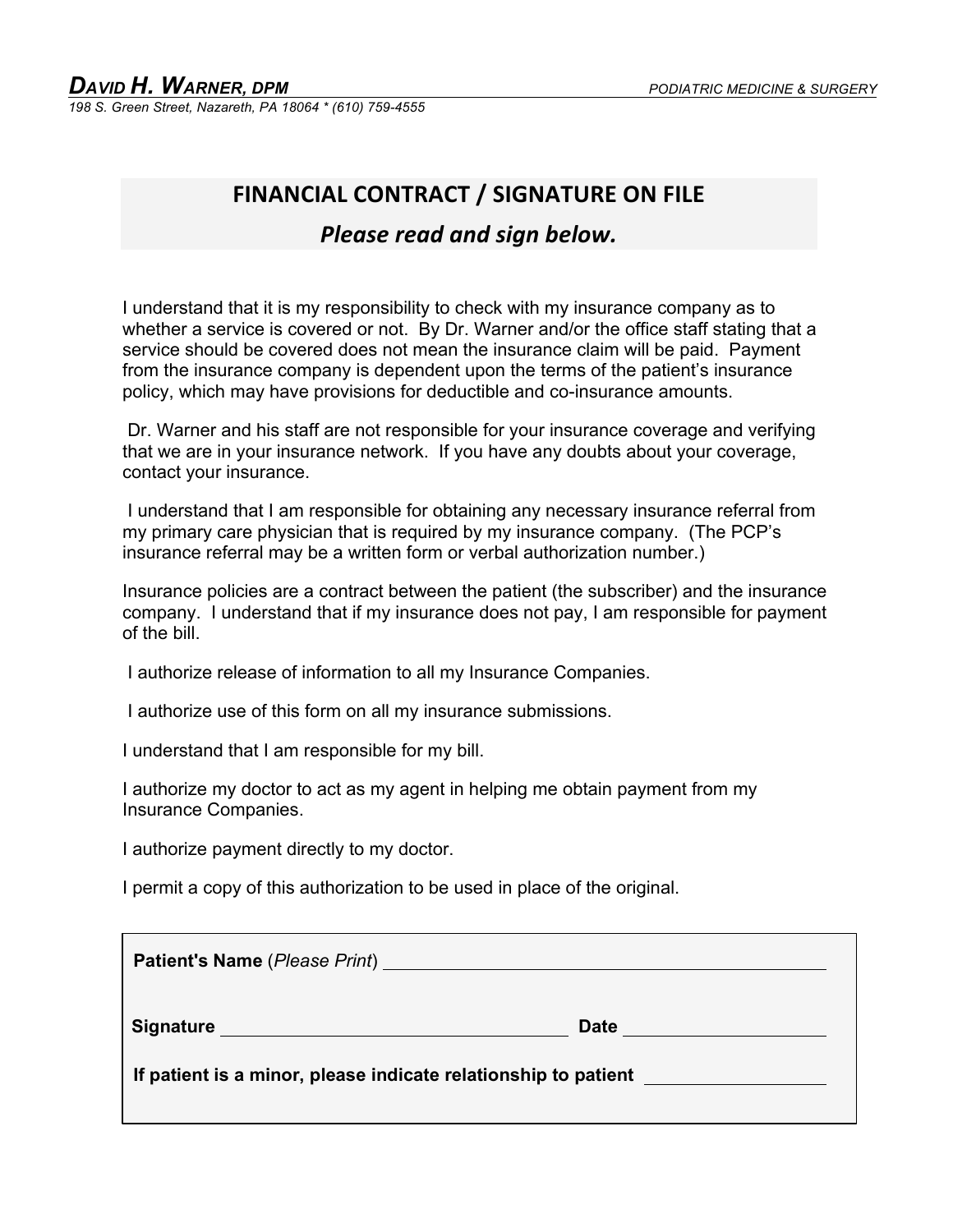### **AUTHORIZATION TO VIEW RX HISTORY FROM EXTERNAL SOURCE**

|                                                                   | authorize Dr. David Warner |
|-------------------------------------------------------------------|----------------------------|
| to view any and all available Rx History from an External Source. |                            |
| I am aware that Dr. David Warner uses a secure connection to      |                            |
| pharmacies to send and receive most prescriptions in the office.  |                            |

 *(Signature of Patient or Personal Representative) (Date)* 

*(Relationship to Patient)*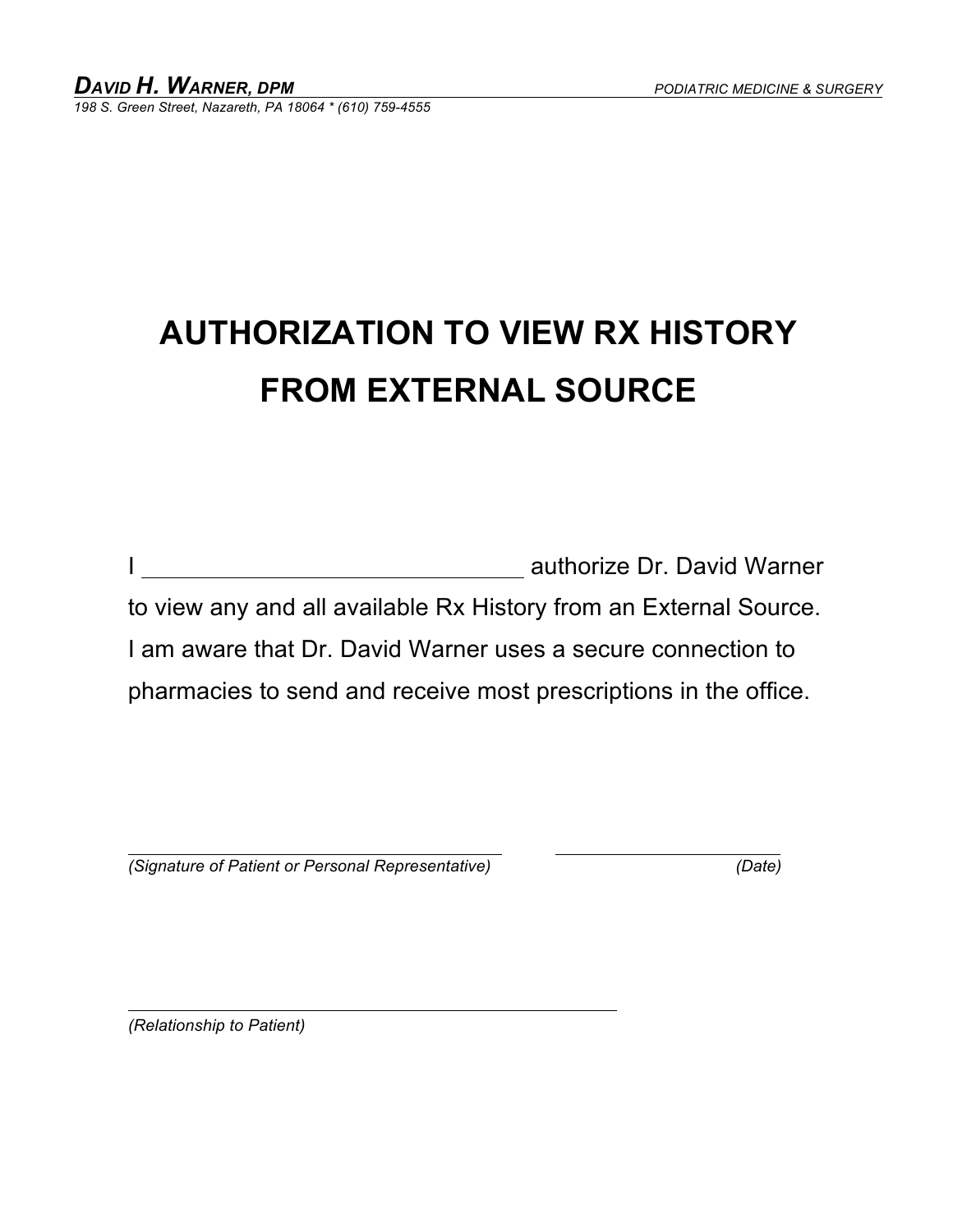|                                                   | or the public.                                                                                                                                                                                                                                                                                                                                    | established protocols to ensure the privacy of your health<br>review board that has reviewed the research proposal and<br>when their research has been approved by an institutional<br>information.<br>$Rescurch$ : We may disclose information to researchers                                                                                   |
|---------------------------------------------------|---------------------------------------------------------------------------------------------------------------------------------------------------------------------------------------------------------------------------------------------------------------------------------------------------------------------------------------------------|--------------------------------------------------------------------------------------------------------------------------------------------------------------------------------------------------------------------------------------------------------------------------------------------------------------------------------------------------|
|                                                   | member or business associate believes in good faith that<br>authority or attorney, provided that a work force<br>potentially endangering one or more patients, workers<br>violated professional or clinical standards and are<br>we have engaged in unlawful conduct or have otherwise<br>an appropriate health oversight agency, public hea<br>Ę | other person you identify, health information relevant to<br>using their best judgment, may disclose to a family<br>related to your care.<br>that person's involvement in your care or payment<br>member, other relative, close personal friend or any<br>Communication with family: Health professionals,                                       |
| Telephone: (610) 759-4555<br>Fax: (610) 759-2966  | response to a valid subpoena. Federal law makes<br>for law enforcement purposes as required by law or in<br>provisions for your health information to be released to<br>Law enforcement: We may disclose health information                                                                                                                       | representative, or another person responsible for your<br>notify or assist in notifying a family member, personal<br><i>Notification</i> : We may use or disclose information to<br>care, your location, and general condition.                                                                                                                  |
| Nazareth, PA 18064-2013<br>198 South Green Street | disability.<br>charged with preventing or controlling disease, injury, or<br>health information to public health or legal authorities<br>Public health: As required by law, we may disclose your                                                                                                                                                  | ask for you by name.<br>and, except for religious affiliation, to other people who<br>information may be provided to members of the clergy                                                                                                                                                                                                       |
| DAVID H. WARNER, DPM, II LLC<br><b>FOR</b>        | compensation or other similar programs established by<br>necessary to comply with laws relating to workers<br>law.                                                                                                                                                                                                                                | and religious affiliation for directory purposes. This<br>use your name, location in the facility, general condition,<br>Directory: Unless you notify us that you object, we will                                                                                                                                                                |
|                                                   | information to the extent authorized by and to the<br>Workers compensation: We may disclose health<br>extent                                                                                                                                                                                                                                      | appropriately safeguard your information<br>however, we require the business associate to                                                                                                                                                                                                                                                        |
| PRACTICES                                         | defects, or post marketing surveillance information to<br>with respect to food, supplements, product and product<br>enable product recalls, repairs, or replacement.                                                                                                                                                                              | services rendered. To protect your health information,<br>them to do and bill you or your third-party payer for<br>associate so that they can perform the job we've asked<br>we may disclose your health information to our business                                                                                                             |
| PRIVACY                                           | to the FDA health information relative to adverse events<br>Food and Drug Administration (FDA): We may disclose                                                                                                                                                                                                                                   | your health record. When these services are contracted,<br>tests, and a copy service we use when making copies of                                                                                                                                                                                                                                |
| NOTICE OF                                         | other health-related benefits and services that may<br>interest to you.<br>reminders or information about treatment alternatives or<br>Marketing: We may contact you to provide appointment<br>be of                                                                                                                                              | emergency department and radiology, certain laboratory<br>associates. Examples include: physician services in the<br>our organization through contacts with business<br>Business associates: There are some services provided in                                                                                                                 |
|                                                   | organ procurement organizations or other entities<br>of organs for the purpose of tissue donation and<br>engaged in the procurement, banking, or transplantation<br>applicable law, we may disclose health information to<br>transplant.<br>Organ procurement organizations: Consistent with                                                      | effectiveness of the health care and service we provide<br>effort to continually improve the quality and<br>others like it. This information will then be used in an<br>record to assess the care and outcomes in your case and<br>improvement team may use information in your health<br>quality improvement manager, or members of the quality |
|                                                   | carry out their duties<br>to funeral directors consistent with applicable law to<br>Funeral directors: We may disclose health inform<br>ation                                                                                                                                                                                                     | <i>operations</i> .<br>For example: Members of the medical staff, the risk or<br>We will use your health information for regular health                                                                                                                                                                                                          |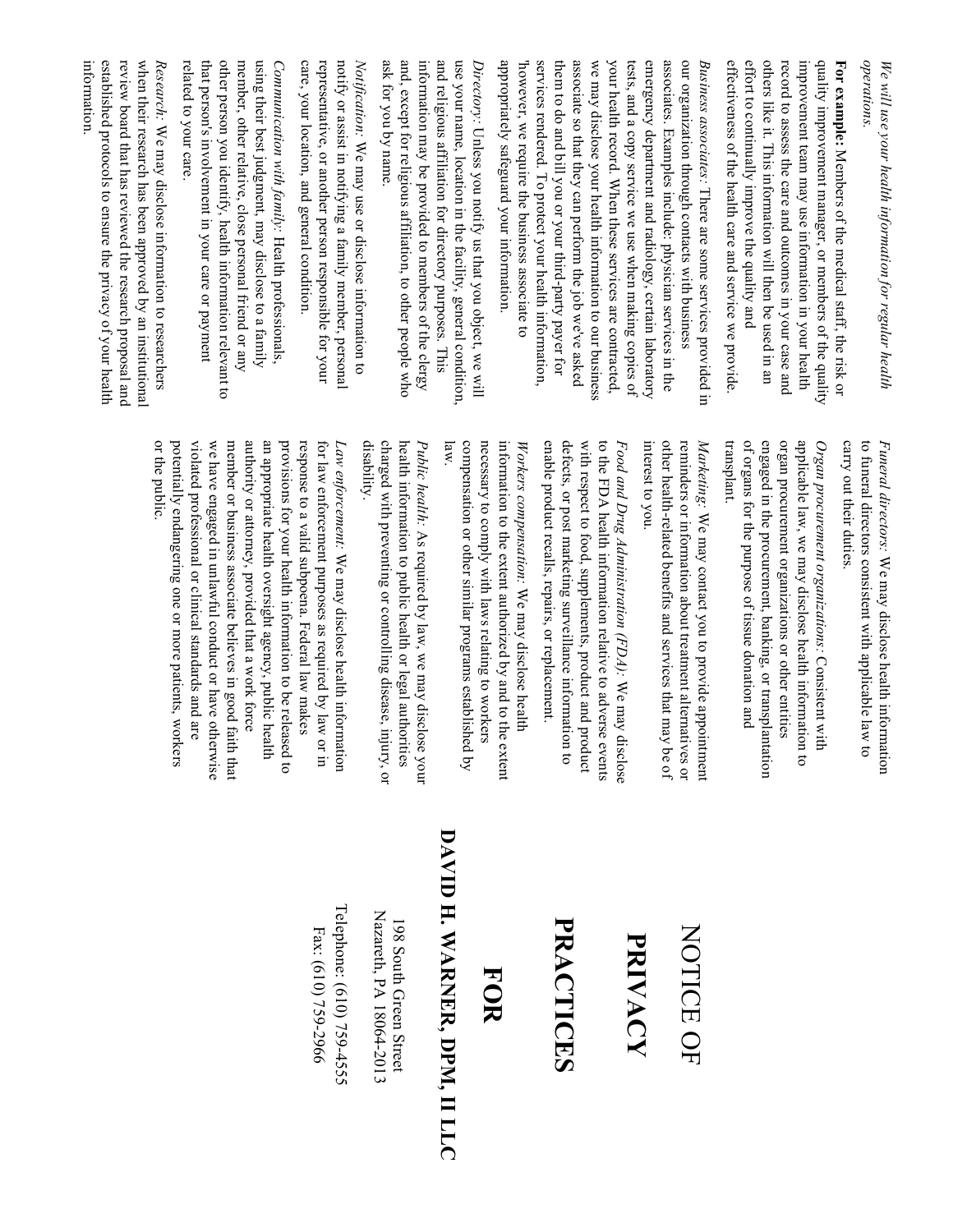| others.<br>information is used helps you to: ensure its accuracy,<br>more informed decisions when authorizing disclosure to<br>others may access your health information, and make<br>Understanding what is in your record and how your health<br>better understand who, what, when, where, and why                               | nation<br>charged with improving the health of this state and the<br>achieve<br>improve the care we render and the outcomes we<br>Tool with which we can assess and continually work to<br>Activities conducted to obtain payment for your care | $\bullet$<br>Source of information for public health officials<br>Source of data for medical research.<br>that services billed were actually provided<br>Tool in educating health professionals.<br>Means by which you or a third-party payer can verify<br>Legal document describing the care you received | health or medical record, serves as a:<br>professionals who contribute to your care.<br>Means of communication among the many health<br>Basis for planning your care and treatment                | diagnoses, treatment, and a plan for future care or<br>treatment. This information, often referred to as your<br>contains your symptoms, examination and test results,<br>record of your visit is made. Typically, this record | Each time you visit David H. Warner, DPM, II LLC, a<br>Understanding Your Health Record Information                                                                               | applies to all protected health information as defined by<br>also describes your rights as they relate to your protected<br>and how and when we use or disclose that information. It<br>your responsibly. This Notice of Health Information<br>health information. This Notice is effective $4/14/03$ and<br>treating and using protected health information about<br>Introduction<br>Practices describes the personal information we collect,<br>federal regulations.<br>At David H. Warner, DPM, II LLC, we are committed to | HOW YOU CAN GET ACCESS TO THIS<br>ABOUT YOU MAY BE USED AND DISCLOSED AND<br>INFORMATION. PLEASE REVIEW IT CAREFULLY<br>THIS NOTICE DESCRIBES HOW INFORMATION                        |
|-----------------------------------------------------------------------------------------------------------------------------------------------------------------------------------------------------------------------------------------------------------------------------------------------------------------------------------|-------------------------------------------------------------------------------------------------------------------------------------------------------------------------------------------------------------------------------------------------|-------------------------------------------------------------------------------------------------------------------------------------------------------------------------------------------------------------------------------------------------------------------------------------------------------------|---------------------------------------------------------------------------------------------------------------------------------------------------------------------------------------------------|--------------------------------------------------------------------------------------------------------------------------------------------------------------------------------------------------------------------------------|-----------------------------------------------------------------------------------------------------------------------------------------------------------------------------------|--------------------------------------------------------------------------------------------------------------------------------------------------------------------------------------------------------------------------------------------------------------------------------------------------------------------------------------------------------------------------------------------------------------------------------------------------------------------------------------------------------------------------------|--------------------------------------------------------------------------------------------------------------------------------------------------------------------------------------|
| notice. We will also discontinue to use or disclose your<br>procedures included in the authorization<br>revocation of the authorization according to the<br>health information after we have received a written<br>without your authorization, except as described in this<br>We will not use or disclose your health information | make the new provisions effective for all protected<br>notice in the office<br>information practices change, we will post a revised<br>health information we maintain. Should our<br>We reserve the right to change our practices and to        | restriction.<br>Notify you if we are unable to agree to a requested<br>Abide by the terms of this notice<br>or at alternative locations<br>communicate health information by alternative means<br>Accommodate reasonable requests you may have to                                                           | Maintain the privacy of your health information<br>Provide you with this notice as to our legal duties and<br>and maintain about you.<br>privacy practices with respect to information we collect | Our Responsibilities<br>David H. Warner, DPM, II LLC, is required to:                                                                                                                                                          | Revoke your authorization to use or disclose health<br>your information as provided by 45 CFR 164.522.<br>been taken.<br>information except to the extent that action has already | Obtain a paper copy of this notice of information<br>Obtain an accounting of disclosures of your health<br>information as provided in 45 CFR 164.528<br>alternative means or at alternative locations<br>Request communications of your health information by<br>45 CFR 164.524.<br>practices upon request.<br>Request a restriction on certain uses and disclosures<br>Amend your health record as provided in 45 CFR<br>Inspect and copy your health record as provided for in<br>P)                                         | Your Health Information Rights<br>belongs to you. You have the right to:<br>Although your health record is the physical property of<br>David H. Warner, DPM, II LLC, the information |

# For More Information or to Report a Problem **For More Information or to Report a Problem**

Officer at 610-759-4555. information, you may contact the practice's Privacy If you have questions and would like additional information, you may contact the practice's Privacy If you have questions and would like additional Officer at 610 -759-4555.

with the Office for Civil Rights, U.S. Department of can file a complaint with the practice's Privacy Officer, or the Office for Civil Rights. The address for the OCR is the Office for Civil for filing a complaint with either the Privacy Officer or Health and Human Services. There will be no retaliation Health and Human Services. There will be no retaliation with the Office for Civil Rights, U.S. Department of If you believe your privacy rights have been violated, you If you believe your privacy rights have been violated, you listed below: listed below: for filing a complaint with either the Privacy Officer or can file a complaint with the practice's Privacy Officer, or Rights. The address for the OCR is

### Office for Civil Rights *Office for Civil Rights*

200 Independence Avenue, S.W. U.S. Department of Health and Human Services Washington, D.C. 20201 Washington, D.C. 20201 Room 509F, HHH Building Room 509F, HHH Building 200 Independence Avenue, S.W. U.S. Department of Health and Human Services

### **and He** Examples of Disclosures for Treatment, Payment **Examples of Disclosures for Treatment, Payment alth Operations**

# We will use your health information for treatment. *We will use your health information for treatment.*

how you are responding to treatment. members of your health care team. Members of your will document in your record his or her expectations of the in your record and used to determine the course of or other member of your health care team will be recorded how you are responding to treatment. their observations. In that way, the physician will know their observations. In that way, the physician will health care team will then record the actions they took and health care team will then record the actions they took and members of your health care team. Members of your will document in your record his or her expectations of the treatment that should work best for you. Your physician treatment that should in your record and used to determine the course of For example: Information obtained by a nurse, physician, **For example:** or other member of your health care team will be recorded Information obtained by a nurse, physician, work best for you. Your physician

should assist him or her in treating you once you're discharged. health care provider with copies of various reports that health care provider with copies of various reports that We will also provide your physician or a subsequent We will also provide your physician or a subsequent discharged. should assist him or her in treating you once you're

## We will use your health information for payment. *We will use your health information fo r payment.*

diagnosis, procedures, and supplies include information that identifies you, as well as your include information payer. The information on or accompanying the bill may payer. The information on or accompanying the bill may For example: A bill may be sent to you or a third-party For example: A bill may be sent to you or a third-party diagnosis, procedures, and suppliesthat identifies you, as well as your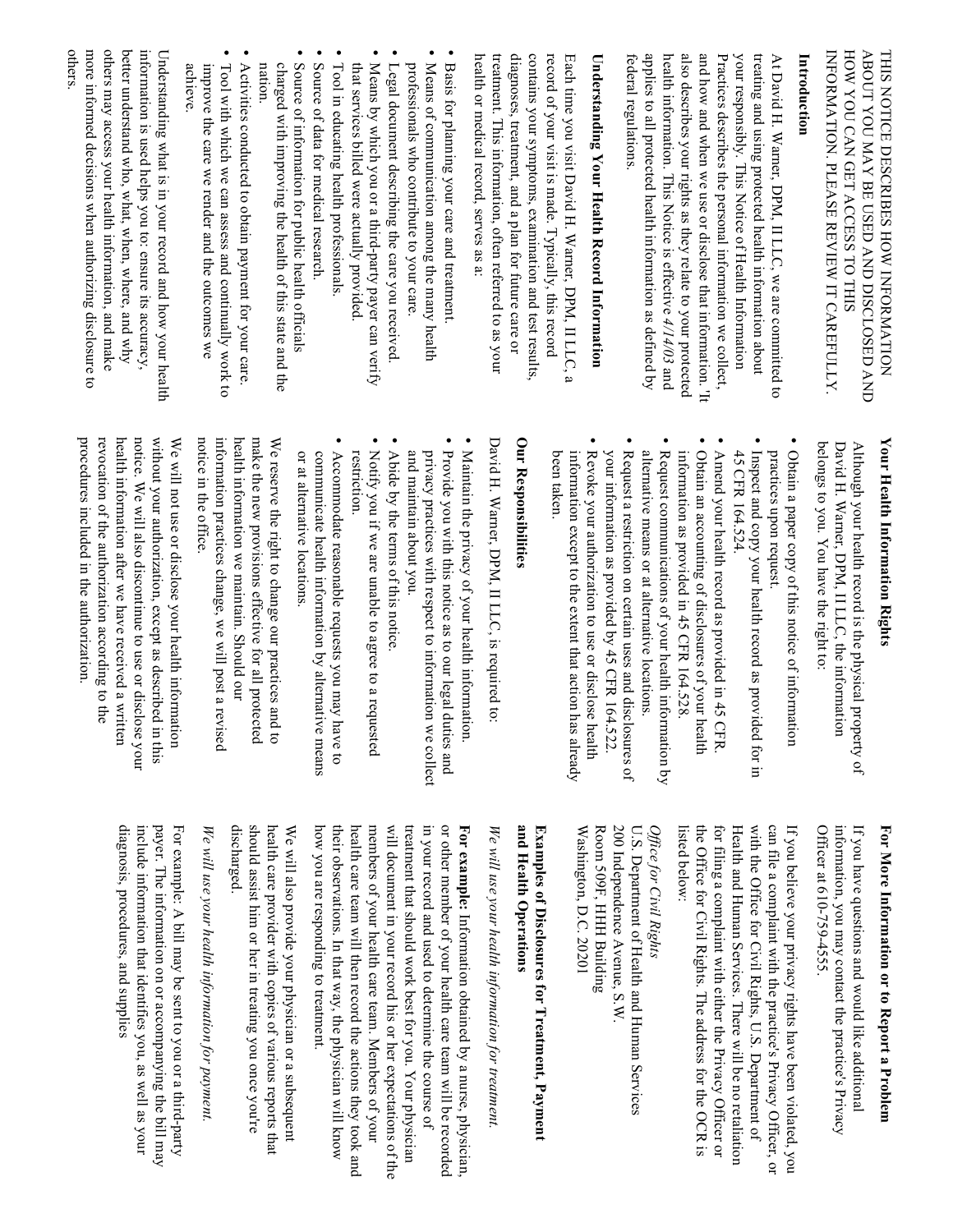*198 S. Green Street, Nazareth, PA 18064 \* (610) 759-4555*

### **COMBINED)ACKNOWLEDGEMENT)AND)CONSENT**

### **ACKNOWLEDGEMENT OF RECEIPT OF NOTICE AND CONSENT TO USE AND DISCLOSE HEALTH INFORMATION**

### **Read before signing the Acknowledgement and Consent**

This acknowledgement of notice and consent authorizes David H. Warner, DPM, II LLC to use and disclose health information about you for treatment, payment, and healthcare operations purposes.

**Notice of Privacy Practices.** David H. Warner, DPM, II LLC has a Notice of Privacy Practices, which describes how we may use and disclose your protected health information and how you can access your protected health information and exercise other rights concerning your protected health information. You may review our current notice prior to signing this acknowledgement and consent.

**Amendments.** We reserve the right to change our Notice of Privacy Practices and to make the terms of any change effective for all protected health information that we maintain, including information created or obtained prior to the date of the effective date of the change. You may obtain a revised notice by submitting a written request to our Privacy Officer.

### **How to contact our Privacy Officer**

| Mail: | David H. Warner, DPM, II LLC      |
|-------|-----------------------------------|
|       | 198 South Green Street            |
|       | Nazareth, PA 18064-2013           |
|       | <b>Attention: Privacy Officer</b> |
|       |                                   |

Telephone: (610) 759-4555 Facsimile: (610) 759-2966

**Acknowledgement and Consent**

Print or type all information except signature.

I have received the Notice of Privacy Practices for David H. Warner, DPM, II LLC and authorize them to use and disclose health information about (patient control of patient control of patient control of patient name) for treatment, payment, and healthcare operations purposes consistent with its Notice of Privacy Practices.

*Signature of patient (or patient's personal representative) Date* 

Personal representative information (if applicable):

*Name of personal representative Relationship to patient (or other authority)*